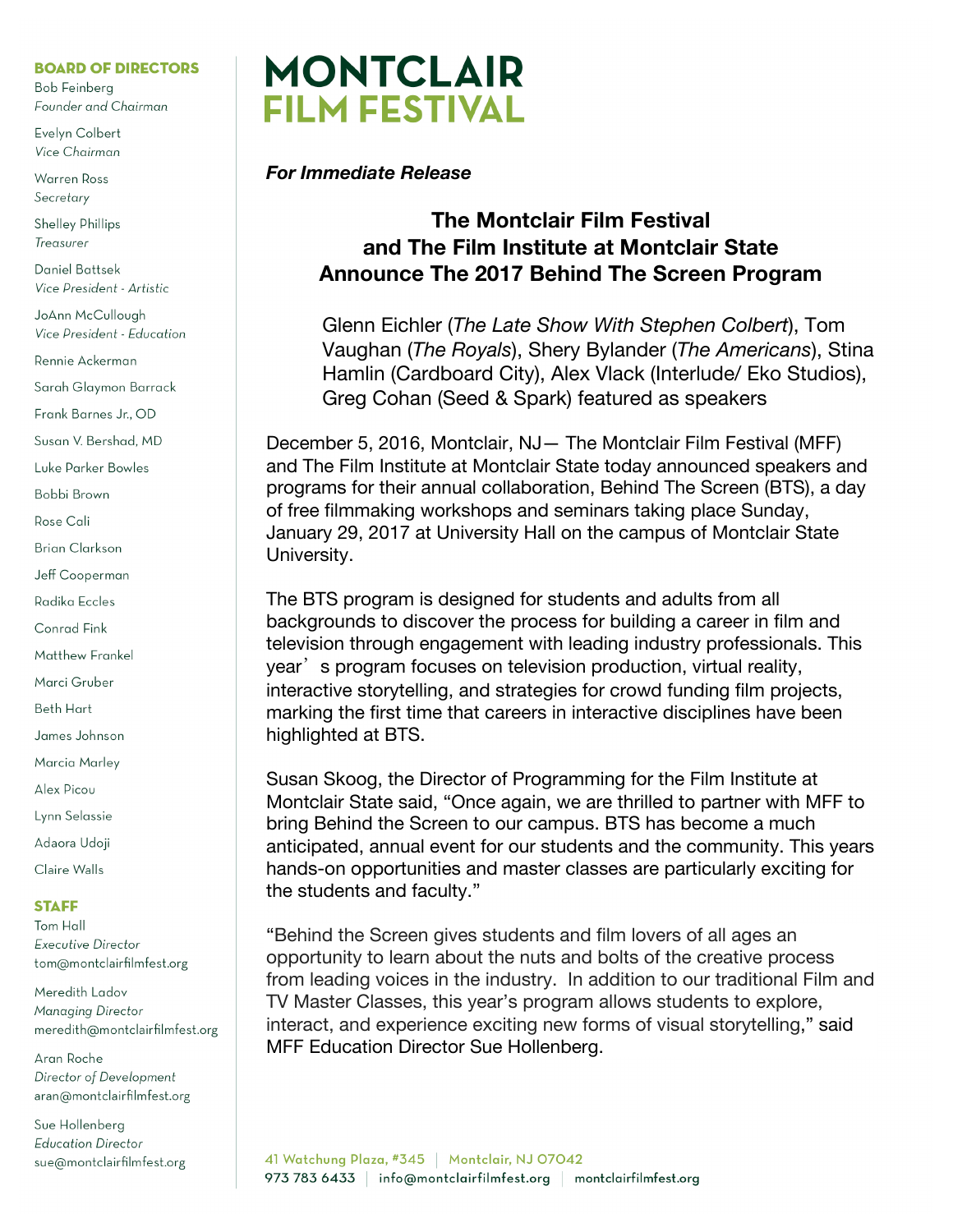### **BOARD OF DIRECTORS**

**Bob Feinberg** Founder and Chairman

Evelyn Colbert Vice Chairman

**Warren Ross** Secretary

**Shelley Phillips** Treasurer

Daniel Battsek Vice President - Artistic

JoAnn McCullough Vice President - Education

Rennie Ackerman

Sarah Glaymon Barrack

Frank Barnes Jr., OD

Susan V. Bershad, MD

Luke Parker Bowles

Bobbi Brown

Rose Cali

**Brian Clarkson** 

Jeff Cooperman

Radika Eccles

Conrad Fink

**Matthew Frankel** 

Marci Gruber

Beth Hart

James Johnson

Marcia Marley

Alex Picou

Lynn Selassie

Adaora Udoji

Claire Walls

### **STAFF**

Tom Hall **Executive Director** tom@montclairfilmfest.org

Meredith Ladov Managing Director meredith@montclairfilmfest.org

Aran Roche Director of Development aran@montclairfilmfest.org

Sue Hollenberg **Education Director** sue@montclairfilmfest.org



Thanks to generous support from The Horizon Foundation for New Jersey, Behind The Screen 2017 is free and open to the public. Online registration is required. To register, please visit MontclairFilmFest.org/BTS-2017.

# **The 2017 Behind The Screen Program**

**Writing for Late Night TV with Glenn Eichler** *(Late Night with Stephen Colbert, The Colbert Report)*

**Directing for Film and TV with Tom Vaughan** *(The Royals, What Stays in Vegas)*

**Editing for Television with Shery Bylander** *(The Americans)*

**Virtual Reality with Stina Hamlin** (Cardboard City)

**Interactive Storytelling with Alex Vlack** (Interlude/Eko Studios)

**Crowdfunding Your Film with Greg Cohan** (Seed & Spark)

## **ABOUT THE MONTCLAIR FILM FESTIVAL**

The Montclair Film Festival, Inc. (MFF), a non-profit, tax-exempt 501(c)(3) organization, nurtures and showcases the talents of filmmakers from around the region and world. The MFF unites, empowers, educates and celebrates our region's diverse cultural heritage and robust artistic community by presenting an annual spring festival and a growing assortment of engaging programs and events all year long. The sixth annual spring festival will take place from April 28 through May 7, 2017. MFF 2016 was made possible through generous support from Investors Bank, Audible, HackensackUMC Mountainside, Chubb, Coldwell Banker Residential Brokerage, Horizon Foundation for New Jersey, and the New Jersey State Council on the Arts, among others. For information about MFF, visit www.montclairfilmfest.org.

## **ABOUT THE FILM INSTITUTE AT MONTCLAIR STATE**

Based within Montclair State's College of the Arts, the Film Institute oversees a robust schedule of public events and collaborative programs, including a film forum series; weekend and summer workshops in film production; a "film-inthe-schools" program bringing faculty and industry professionals into area high schools; special film screenings on campus and in the community; and a wide range of seminars, podcasts and live streaming webcasts. The Film Institute